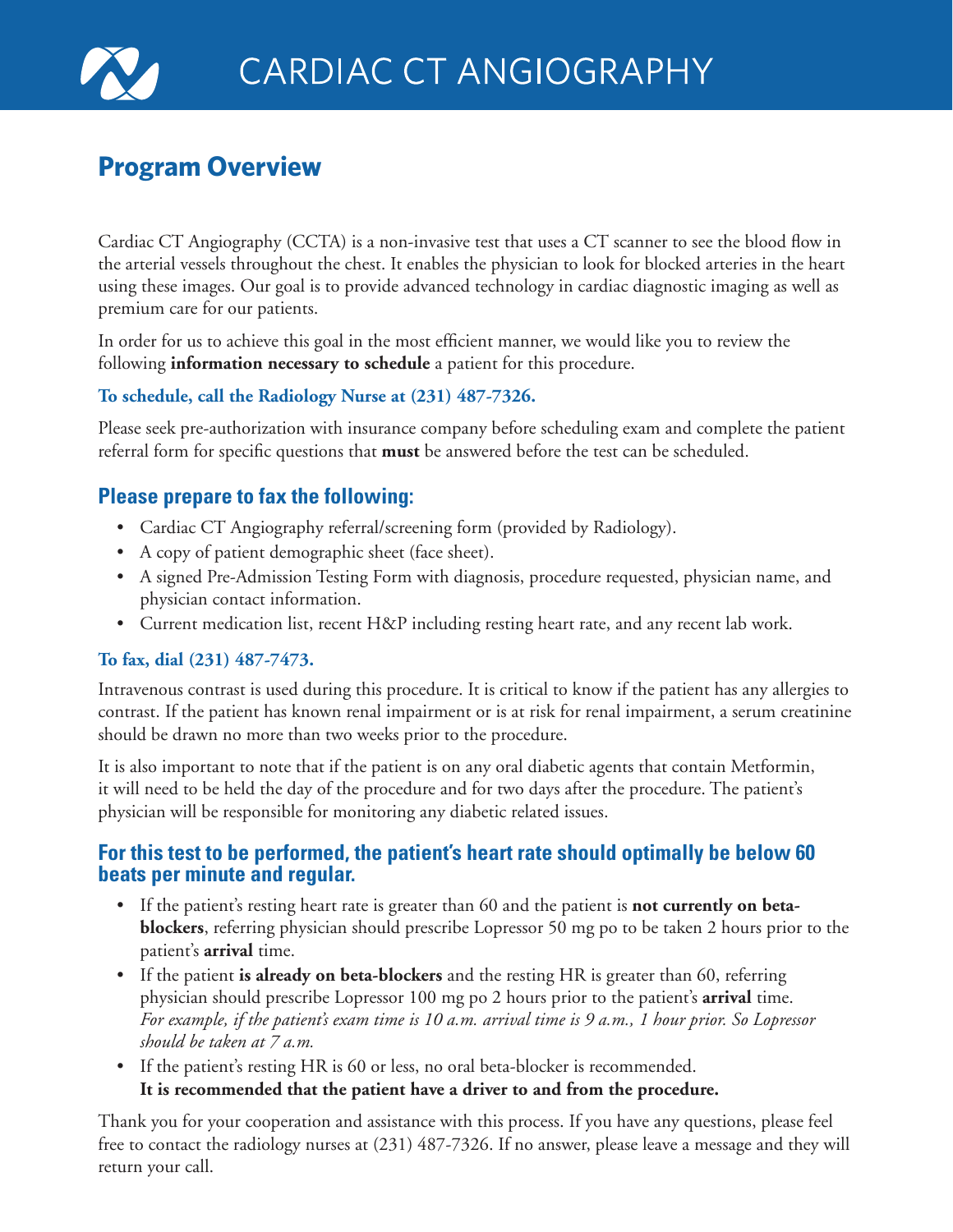

# **Standing Physician Orders**

- Confirm NPO 4 hours prior to the scheduled Cardiac CT Angiography. No caffeine for 12 hours. May take oral meds with sips of water.
- Evaluate patient for renal impairment and draw creatinine if needed, with IV start.
- Start 18 g angiocatheter in antecubital vein. Normal Saline Lock with Clave Valve.
- Give Lopressor 5 mg IV Q 5 min, up to max dose of 30 mg to achieve HR of 60 bpm. *Check BP before and after each administration of IV Lopressor.*
- Nitro 0.4 mg SL just before Cardiac CT Angiography scan. Unless contraindicated.
- In symptomatic bradycardia, implement emergency IV atropine protocol and call supervising physician.

# **Post Cardiac CT Angiography Care**

- Monitor vital signs for 15 min.
- If vital signs are stable, discontinue IV and discharge patient.